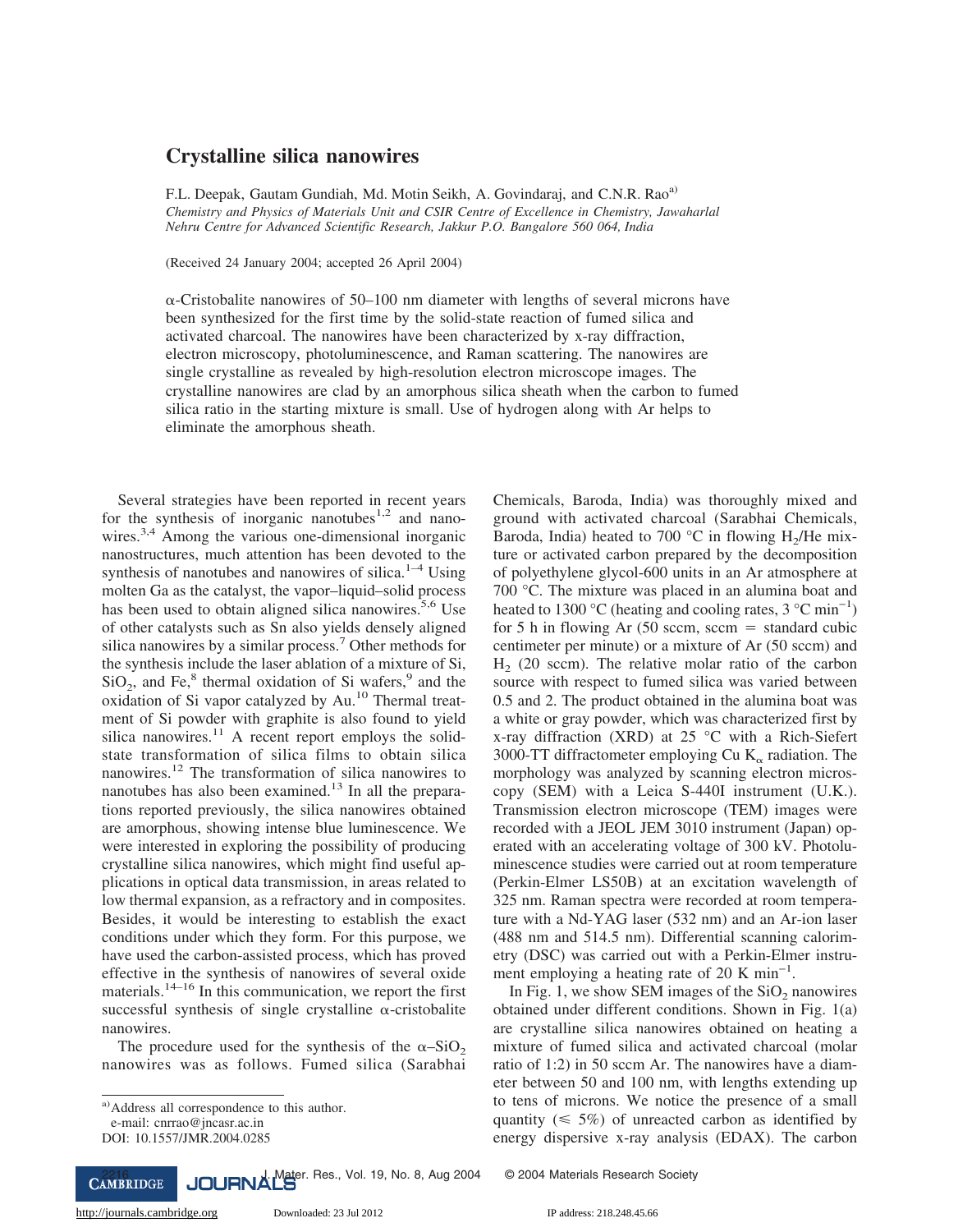





content is, however, reduced or eliminated by starting with a low carbon:silica ratio. The XRD pattern of the nanowires shown in Fig. 2(a) corresponds to that of  $\alpha$ -cristobalite with the tetragonal structure (lattice parameters:  $a = 4.97$  Å,  $c = 6.92$  Å, JCPDS (NBS, USA) Card No. 39-1425). We observe no peaks due to silicon and other impurities. A low-magnification TEM image of the sample is shown in Fig. 3(a). Selected area electron diffraction (SAED) patterns of several nanowires were recorded at different points along the length of the wires. The inset in the Fig. 3(a) shows a representative SAED pattern with the Bragg spots corresponding to (101), revealing the single crystalline nature of the nanowires.

By carrying out the reaction of fumed silica with reduced amounts of carbon (molar ratio of 1:0.5) in 50 sccm Ar, we obtained a high yield of nanowires with no or negligible carbon content. We show a typical SEM micrograph of these nanowires in Fig. 1(b). The



FIG. 1. SEM images of the silica nanowires found in the alumina boat by the reaction of fumed silica with activated charcoal at 1300 °C for 5 h: (a) with silica to carbon molar ratio 1:2 in 50 sccm Ar, (b) with a molar ratio 1:0.5 in 50 sccm Ar, and (c) with a molar ratio 1:2 in 50 sccm Ar and 20 sccm  $H_2$ .

FIG. 2. XRD patterns of the silica nanowires obtained by (a) the reaction of fumed silica and activated charcoal (molar ratio 1:2) at 1300 °C for 5 h in 50 sccm Ar and (b) the reaction of fumed silica and activated charcoal (molar ratio 1:1) at 1300 °C for 5 h in 50 sccm  $Ar + 20$  sccm  $H_2$ . Inset shows the standard JCPDS pattern (Card No. 39-1425).

 $h$ loaded: 23 Jul 2012 IP address: 218.248.45.66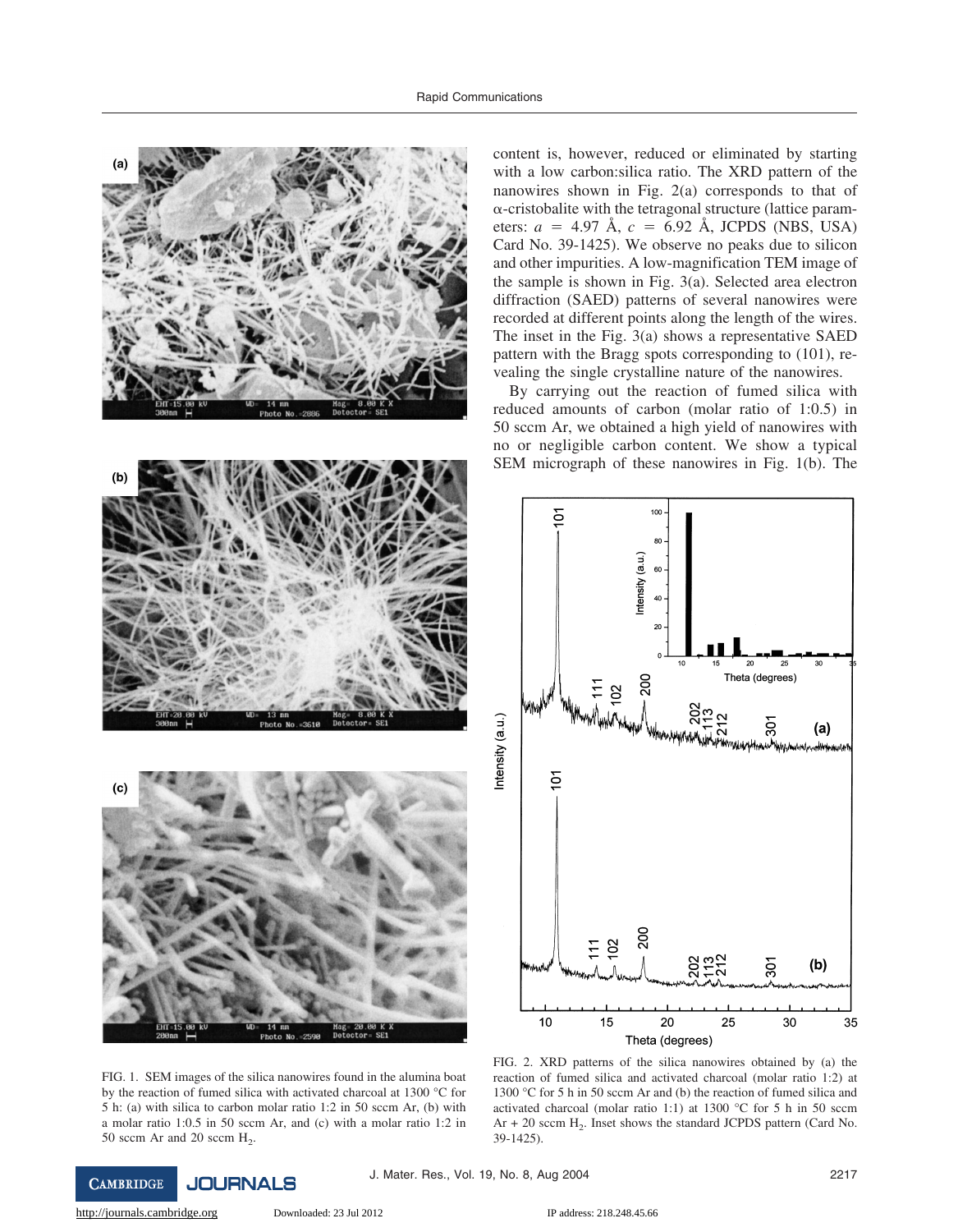

FIG. 3. Low-magnification TEM images of silica nanowires obtained by the reaction of (a) fumed silica with activated charcoal (molar ratio 1:2) in 50 sccm Ar, (b) fumed silica with activated charcoal (molar ratio 1:0.5) in 50 sccm Ar, and (c) fumed silica with activated carbon (molar ratio 1:1) in 50 sccm Ar and 20 sccm  $H_2$  at 1300 °C for 5 h. The insets show the corresponding SAED patterns.

nanowires have a uniform diameter of approximately 70 nm with lengths of tens of microns. The nanowires contain a crystalline core (∼30 nm) sheathed by an amorphous layer as can be seen from the TEM image in Fig. 3(b). Reducing the ratio of carbon to fumed silica appears to increase the amorphous coating on the crystalline core, while eliminating or minimizing the carbon content. The amorphous sheath is  $SiO<sub>2</sub>$  and not carbon. There is, however, some competition between the magnitude of the amorphous sheath and carbon content in the preparation. Based on independent experiments with nanowires and nanotubes, we have found that any amorphous carbon in the sample is eliminated entirely on heating in hydrogen around 1000 °C. We therefore conclude that no amorphous carbon is present in the silica nanowires subjected to hydrogen treatment at 1000 °C. The sheath is not due to SiC which requires a high  $C:SiO<sub>2</sub>$  ratio for formation. The SAED pattern, shown as an inset in Fig. 3(b), reveals the nanowires to be single-crystalline  $\alpha$ -cristobalite. The Bragg spots in this case arise due to (101) and (200) reflections of the tetragonal structure of  $\alpha$ -cristobalite. With a 1:1 molar ratio of fumed silica and activated charcoal, however, we obtained a good crystalline  $\alpha$ cristobalite nanowires of diameters in the 70–100 nm range [Fig. 3(c)]. The diffraction pattern in the inset of Fig. 3(c) reveals the crystalline nature of the nanowires.

The high-resolution TEM image of a single silica nanowire presented in Fig. 4 shows (102) planes with the expected spacing of 0.28 nm between the planes. The normal to the (102) planes makes an angle of approximately 12° with the growth direction of the nanowire.



FIG. 4. High-resolution electron microscopy image of a crystalline silica nanowire prepared by the reaction of fumed silica with activated charcoal (molar ratio 1:0.5) at 1300 °C for 5 h in 50 sccm Ar. The arrow denotes the direction of growth of the nanowire.

CAMBRIDGE JOURNALS J. Mater. Res., Vol. 19, No. 8, Aug 2004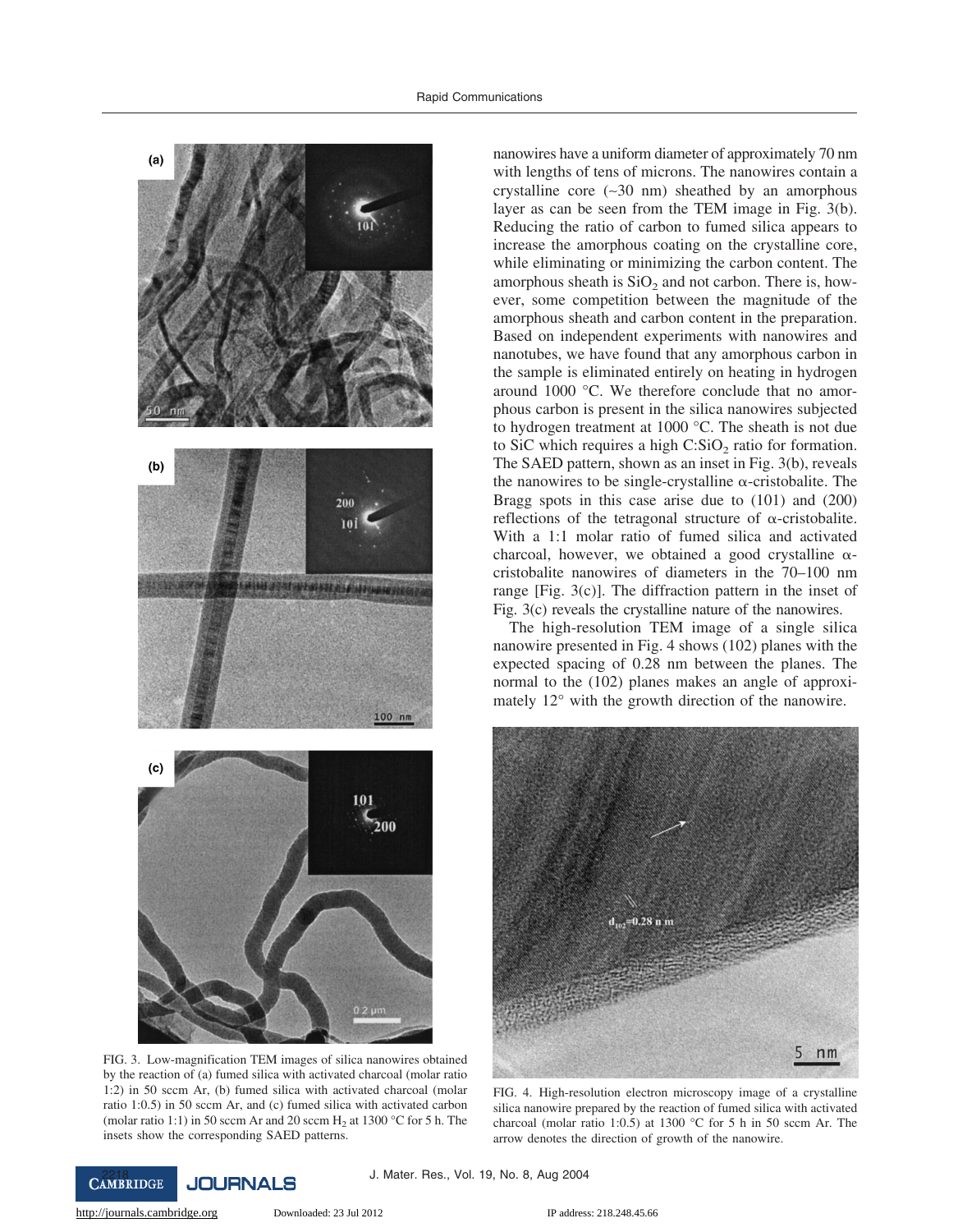A good yield of  $\alpha$ -cristobalite nanowires was also obtained when 20 sccm of  $H<sub>2</sub>$  gas was passed along with 50 sccm Ar while heating a 1:2 mixture of fumed silica to activated charcoal as evident from the SEM image shown in Fig. 1(c). The use of  $H_2$  helps to remove the unreacted carbon, as found by us in repeated experiments. We find a similar situation in the case of carbon nanotubes where again amorphous carbon is best removed by hydrogen treatment at 1000 °C. This can be seen by a comparison of Figs. 1(a) and 1(c). We show a representative XRD pattern of the sample obtained by the reaction of a mixture of fumed silica and activated charcoal (molar ratio of 1:1) heated in a mixture of Ar (50 sccm) and  $H<sub>2</sub>$  (20 sccm) in Fig. 2(b). The line-widths of the reflections in this XRD pattern are somewhat narrower suggesting greater crystallinity.

The photoluminescence spectrum of the  $\alpha$ -cristobalite nanowires was recorded along with that of fumed silica. As shown in Fig. 5(a), fumed silica exhibits a shoulder in



FIG. 5. (a) Photoluminescence spectra of fumed silica and crystalline nanowires obtained by the different routes using 325 nm as the excitation wavelength and (b) Raman spectra of fumed silica and the nanowires prepared by the reaction of fumed silica with activated carbon (molar ratio 1:1) at 1300 °C for 5 h in a mixture of Ar  $(50 \text{ sccm})$  and  $H<sub>2</sub>$  (20 sccm).

the UV region at 375 nm and a broad band in the blue region centered at 440 nm. These features are nearly absent in the spectrum of the nanowires. The presence of intense blue emission in fumed silica arises from the high density of defects and oxygen related vacancies. We have recorded the Raman spectrum of the sample and observed two bands at 200 cm<sup>-1</sup> (A<sub>1</sub>) and 424 cm<sup>-1</sup> (A<sub>1</sub> or B<sub>2</sub>) in addition to a weak band around 790 cm<sup>-1</sup> (E)  $[Fig. 5(b)]$ . There is a lot of controversy regarding the band assignment in the literature of the  $\alpha$ - and  $\beta$ - phases of cristobalite. $17,18$  The spectrum resembles that of the  $\alpha$ -phase reported in the literature. DSC of the crystalline nanowires revealed a reversible transformation from the  $\alpha$ -form to the  $\beta$ -form at 240 °C. This  $\alpha$ - $\beta$  transition is known to occur in cristobalite around this temperature.<sup>19</sup> Under the preparation conditions used by us, the nanowires are first formed in the  $\beta$ -form, and are then converted to the  $\alpha$ -form on cooling to room temperature.

We could obtain  $\alpha$ -cristobalite nanowires only with fumed silica but not with other sources of silica. This may be because fumed silica is amorphous, containing very tiny particles with a high surface area. Carbon plays a crucial role in the reaction in reducing silica to its reactive suboxide  $SiO_x$ . The presence of a high proportion of carbon relative to silica and use of hydrogen give rise to good crystalline nanowires. A lower proportion of carbon or the absence of hydrogen results in crystalline  $SiO<sub>2</sub>$  nanowires coated with an amorphous silica layer. The exothermic nature of the reduction of silica by carbon may give rise to considerable local heating, which may help the crystallization of fumed silica into the cristobalite form. The reaction involved in the formation of crystalline silica can be written as follows

$$
SiO_2 + C \rightarrow SiO + CO \quad , \tag{1}
$$

$$
2SiO + O_2 \rightarrow 2SiO_2 . \tag{2}
$$

We do not feel that disproportionation of SiO occurs since elemental Si is not formed in the product. The SiO vapors deposited on the walls of the alumina boat react with the oxygen contained in the reaction system to form crystalline nanowires. Such oxidation reactions are well documented.<sup>16,20,21</sup> The growth of the nanowires is likely to occur by the vapor–solid mechanism $3,4$  since no metal catalyst has been used in the synthesis. Accordingly, microscopic investigations do not reveal the presence of catalyst/liquid droplets at the ends of the nanowires.

In conclusion, we have, for the first time, synthesized good single-crystalline nanowires of silica in the  $\alpha$ -cristobalite form by a simple carbothermal procedure. The nanowires might find useful applications.

## **ACKNOWLEDGMENT**

The authors thank Defence Research and Development Organization (DRDO, India) for support of this research.

**JOURNALS CAMBRIDGE** 

 $h$ ownloaded: 23 Jul 2012 IP address: 218.248.45.66